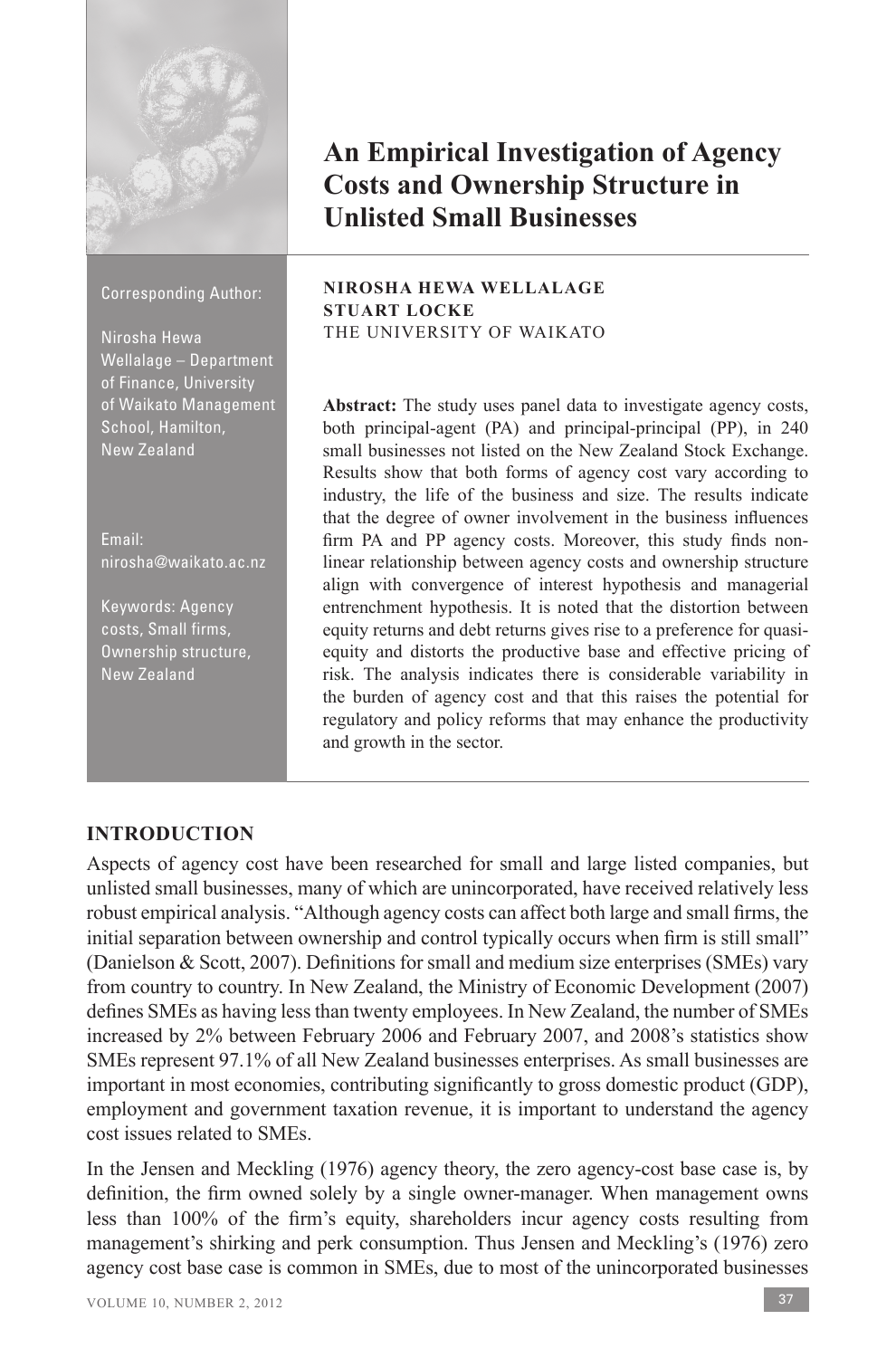being owned solely by a single-owner manager. Therefore, a traditional principalagent (PA) agency cost is not a significant issue for those single-owner manager small businesses. However, non-solely owned SMEs still have PA agency costs due to their level of separation. The absence of information about these unincorporated firms makes this problem worse. Instead of traditional PA agency costs, conflict between the majority shareholders and minority shareholders is a significant issue of small firms. This may be because owners of SMEs tend to hold considerable and undiversified equity position (Hewa-Wellalage & Locke, 2011).

This paper presents PA and PP agency costs using a sample of New Zealand unlisted firms. Following Ang, Cole and Lin (2000) this study used an expense ratio and asset utilisation ratios, which are proxies for PA agency cost for small business. Small businesses may not pay dividends, and this is obviously true for unincorporated firms; therefore, dividend payout ratio cannot be used as proxy for PP agency costs, which were used by Faccio, Lang and Young (2000) who measured PP agency cost for large firms. An income distribution metric is used as the PP agency costs proxy for this study. The SME sector is important and this study extends the current literature on agency costs into the smaller business group. The PP cost in particular has been articulated in the context of listed public companies in mature capital markets. The extent to which PP is applicable for small business is developed in this paper. Additionally, this research uses the recent dataset period in New Zealand, 1998-2008, whereas prior studies covered mostly US and UK firms and spanned only a few years. In particular, the adoption of the generalised method of moment (GMM) technique to control endogeneity effect on agency costs, provide robust results.

The paper proceeds as follows. The next section is reporting prior research in literature, which points to several hypotheses. This is followed by a description of data, sample and variable measures. The method and empirical results are then presented. Implications and limitations are provided in the final section.

## **LITERATURE REVIEW**

Costs associated with a lack of goal congruence between two parties were brought to the fore by Ross (1973) and were further explored by Jensen and Meckling (1976). These costs are often referred to as agency costs and can occur between a principal and agent and also between principal and principal. A PA problem arises when agents pursue their own goals rather than the goals of the principal. It is the result of conflicting interests among managers and owners and asymmetric information (Chrisman, Jess, Chua, & Litz, 2004). In many instances, agents will possess more or better information than the principals about strategic and operational decisions and the results of those decisions (Ross, 1973). A consequence of this divergence of knowledge about the firm is the potential for moral hazards and adverse selection to occur.

The PP problem is best described in a firm with one large shareholder and a fringe of small shareholders (Villalonga  $& Amit, 2004$ ). In such a firm, the traditional agency cost or PA conflict is alleviated due to the large shareholder's greater incentive to monitor the manager. However, a second type of conflict emerges when large shareholders exercise their substantial control and influence over firm matters and, as agency theory suggests, they have incentives to consume the firm's resources at the expense of the minority shareholders (Anderson  $\&$  Reeb, 2004). It is important to note that the PP problem is more likely to overshadow the PA problem when the large shareholder is an individual or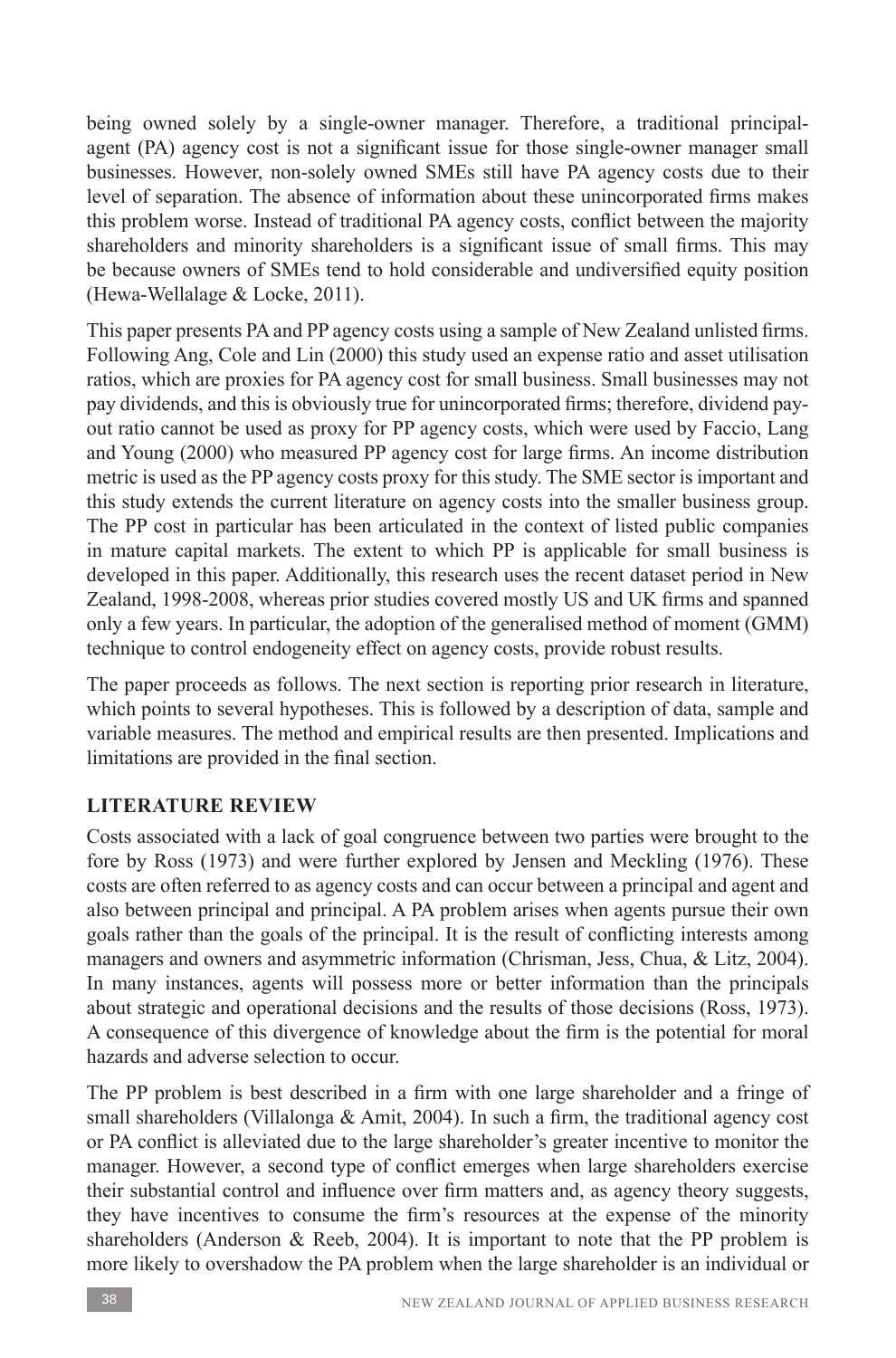a family, as opposed to an institution. This is because an individual or a family will have incentives for both expropriation and monitoring, with a potentially greater incentive for expropriation.

In the finance literature it is often assumed that equity agency costs are zero in a 100 percent owner manager firms and equity agency costs increase with the separation of ownership and control (Fleming, Heaney, & McCosker, 2004). It is suggested that agency costs are inversely related to the proportion of ownership held by the primary owner (Ang et al., 2000). This argument is in line with Jensen's (1993) convergence of interests hypothesis, stating that managerial shareholdings create the alignment of the interests of the owners and managers, and as the proportion of managerial equity ownership increases firm performance also increases. Ang et al. (2000) claim that the incentive to consume perquisites declines as a manager's ownership share increases. They propose that because the manager's share of the firm's profits rises with ownership, managers will have less incentive to engage in non-value adding activities.

Chrisman et al. (2004) suggest that in small business where there is a conflict of interest between the owner and employee, theft and other forms of opportunistic behaviour may be present. This leads to PA agency costs in small business. As a solution of this problem, most of the small firms used owner-manager leadership that can effectively be used as a monitoring mechanism for small businesses. Using 68 SMEs in Norway, Randoy and Goel (2003) indicate that direct monitoring by owners is a guide to lower agency costs in small firms. This may be because small business owners usually invest their personal wealth into the business and business failure generates huge costs to them. Therefore, higher insider ownership is widely known to provide incentives to monitor management in small businesses.

A non-linear relationship between agency costs and ownership concentration is another important issue in empirical analysis (McKnight & Weir, 2009). Park and Jang (2010) find that until the optimal break point is reached, convergence of interest with insider ownership increases firm performance and then managerial entrenchment decreases firm performance after the optimal point. Using the asset turnover ratio as proxy for PA agency costs, they find significant negative relationship with managerial entrenchment. This leads to the first hypothesis in this study:

- H1a: There is significant negative relationship between the working owner ratio and PA agency costs in small businesses.
- H1b: PA agency costs will be higher at both the low and high percentages of working owner ratio.

Diversified shareholders will evaluate investments using rules that maximise the value of the firm's residual cash flows (Anderson & Reeb, 2004), but larger individual shareholders may evaluate investments based on their needs, such as firm growth, technological innovation or firm survival, rather than attempting to maximise shareholder value. Shleifer and Vishny (1997) explain that the expropriation hypothesis predicts that the high level of concentrated ownership increases expropriation of majority shareholders from minority shareholders. In line with that, Carney and Gedajlovic (2002) find higher PP agency costs when ownership and control are concentrated in a few individuals or their family. More specifically, Bennedsen and Nielsen (2010) explain that owner manager firm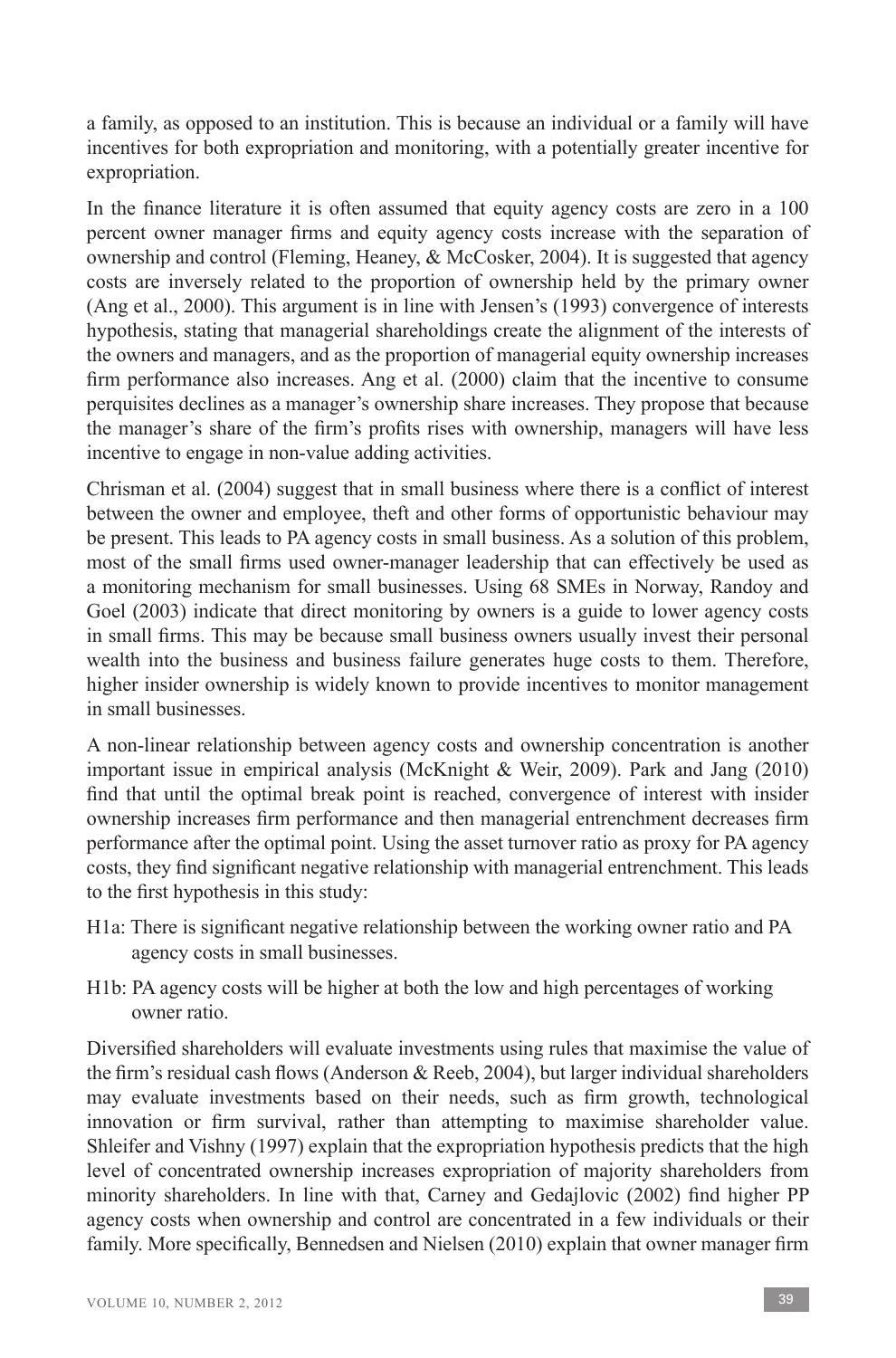control concentration does not increase firm performance, due to entrenchment problem persisting. Moreover, How, Verhoeven and Wu (2008) find that when the majority shareholders have control rights in excess of cash flow rights, they expropriate expenses of minority shareholders. This leads to a significant amount of tunnelling. However, in a recent study, Su, Xu and Phan (2008) find a non-linear relationship between the level of ownership concentration and PP conflict in the Chinese context. This may be because in small groups the controlling shareholders are generally involved in the firm's management, which includes balancing the monitoring issues. In order to sustain external equity in the firm, the majority shareholders establish a good reputation for not expropriating the firm's wealth (LaPorta, Lopez-de-Silanes, Shleifer, & Vishny, 2000), thereby limiting PP agency conflicts. However, after certain level due to entrenchment PP agency costs can increase. This leads to the second hypothesis in this study:

- H2a: There is a significant positive relationship between working owner ratio and PP agency costs in small businesses.
- H2b: PP agency costs will be higher at both low and high percentages of the working owner ratio.

In order to safeguard their loans, private creditors conduct extensive monitoring of firms (Ang et al., 2000). A bank for instance, has access to a firms' non-public information and closely monitors the investment decisions of the firm (Anderson & Makhija, 1999). This monitoring leads firms to operate more efficiently by better utilising assets and limiting perk consumption, as the firm attempts to improve the reported financial performance to the bank (Ang et al., 2000). This bank monitoring complements shareholder monitoring of managers, and reduces agency costs incurred by the owner (Ang et al., 2000). The empirical evidence on U.S. firms seems to suggest that this is the case. For example, early evidence from James (1987 as cited in Anderson & Makhija 1999) and Lummer and McConnell (1989) reports that the performance of U.S. small firms responds favourably to announcements of bank financing. On the other hand, public creditors, such as bondholders, tend to have limited information about the firms' investment opportunities, as they have limited ability to ensure managers are pursuing optimal investment policy. Because of this, a borrower has opportunities to act contrary to the interests of public creditors (Singh & Davidson, 2003). It is therefore reasonable to expect that firms with a larger proportion of public debt financing in their capital structure will have higher agency costs than firms with a higher proportion of monitored private debt financing. Small businesses rely predominantly on owner loans, i.e. quasi-equity, and bank loans. Where loans are small and they are processed using a credit score algorithm by the bank, there is likely to be almost zero monitoring to reduce agency costs. A third hypothesis (a) is formulated regarding PA agency costs and debt level of the small firms.

H3a: PA agency costs will be higher as the debt level of the firm increases

A growing number of studies find that the level of financial leverage has significant negative impact on firm PP agency costs (Al-Malkawi & Nizar, 2007; Faccio et al., 2000). Their findings are explained due to highly levered firms maintaining their internal cash flows to fulfil firm requirements, then controlling shareholders cannot expropriate firm wealth. Moreover, Jensen (1993) and Agrawal and Jayaraman (1994) argue that because highly levered firms had greater commitments to their creditors, the excess funds available is reduced. However, Hamelin (2010) explains SMEs are sometimes financed by informed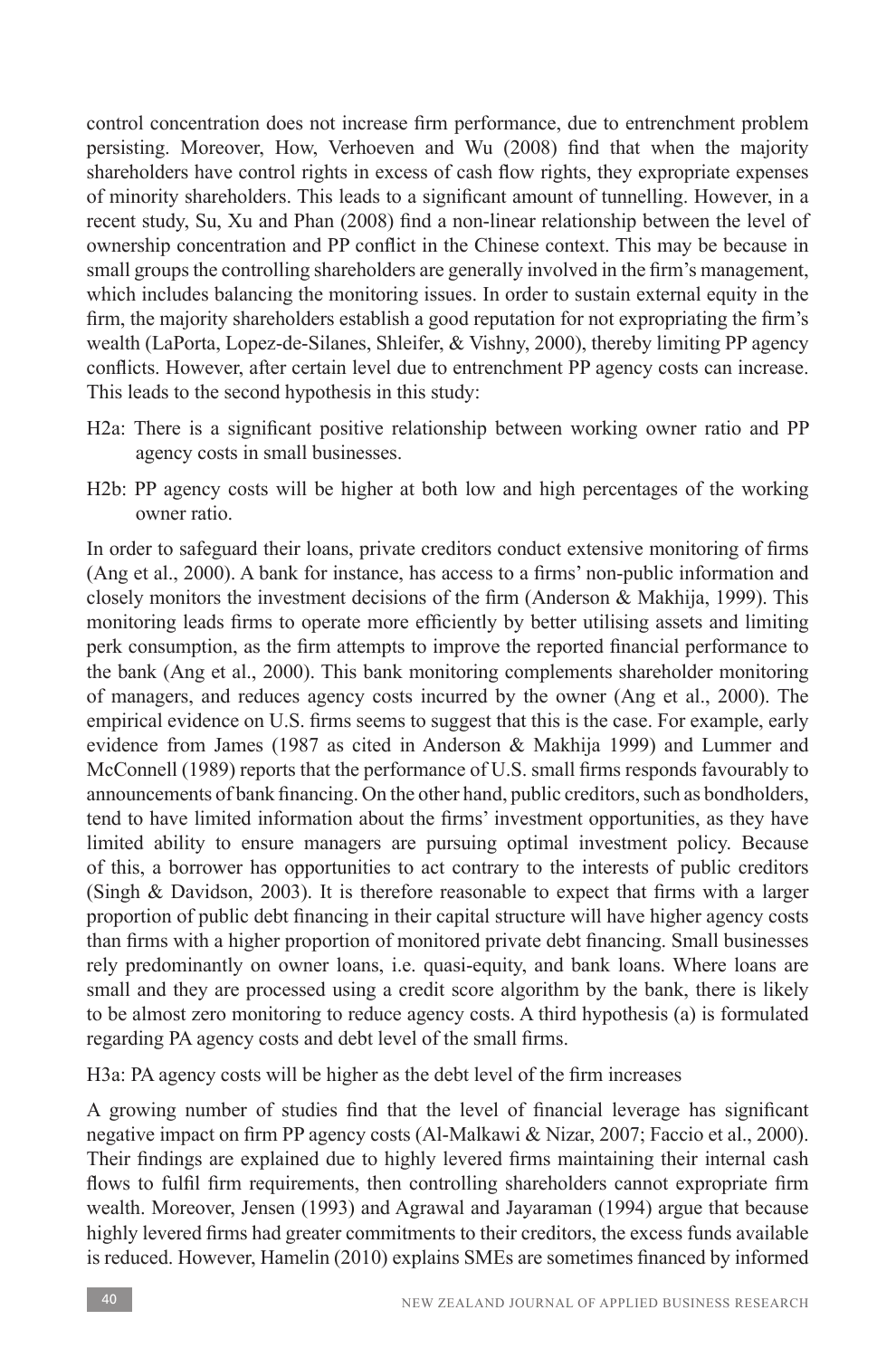minority shareholders, such as venture capitalists, and their monitoring ability of dominant shareholders is limited. Therefore, leverage does not have an ability to reduce majority shareholders extracting private benefits from firms. A third hypothesis (b) is formulated regarding PP agency costs and debt level of the small firms.

H3b: PP agency costs will be higher as the debt level of the firm increases

## **EMPIRICAL TEST**

## *Data and sample*

The sample of New Zealand unlisted small businesses, covering the period 1998-2008 inclusive, was made available by the Management Research Centre at the University of Waikato. The data are collected annually in conjunction with the New Zealand Institute of Chartered Accountants, as part of a financial benchmarking reporting programme, and the total series reaches back to 1982. The eleven-year period is chosen to ensure there are adequate businesses in the sample, as the data for earlier years becomes increasingly sparse nearer 1982.

The random sample is drawn from accounting practices that prepare end of year financial returns for between 1000 small businesses each year. Following Ang et al. (2000), a zero equity benchmark is synthesised for sole proprietorship, removing those firms from the randomly generated sample. After adjustments, the dataset provides 2,640 observations from a total of 240 businesses appearing each year. Firms included in the study represent a range of industries categorised as primary, energy, goods, service and other.

## *Variables and measures*

This investigation of PA and PP costs is based on financial data supplied by individual businesses and differs from previous studies of small businesses that drew on government surveys or bank-supplied data. Consistent with Ang et al. (2000) the first dependent variable for PA agency costs is the logarithm of expense ratio (LNOPEXL). This is defined as the ratio of operating expenses to annual sales. Operating expenses exclude the labour related expenses. The second dependent variable of this study is the logarithm of assets utilisation ratio (LNASSET). This is defined as the ratio of annual sales to total assets. Faccio et al. (2000) propose measuring PP costs using dividend pay-out. In the case of small businesses, dividends may not necessarily be appropriate; for example for a noncompany structured firm an alternative profit distribution metric is necessary. Therefore, the income distribution ratio (INCOME) is used as the third dependent variable of this study. This is defined as net income per working owner/ total sales.

Independent variables are separated into three groups, relating to ownership structure variables, external monitoring variables and control variables. Three variables relating to the ownership structure are used. First, following Vos and Roulston (2008), the first ownership structure variable is the working owner ratio (OWNER). This measures the degree of owner involvement in the firm. The ratio is calculated as the number of full time equivalent working owners divided by total number of full time equivalent workers. Second, high working ownership (HIGH), this is a dummy variable  $= 1$ , when firm working ownership is greater than or equal 0.75 of all working staff. Third, no owner involvement  $(LOW)$  is a dummy variable = 1, when firm working ownership is equal 0. Debt-to-assets ratio (DEBT) is included as an external monitoring variable. This ratio is calculated as total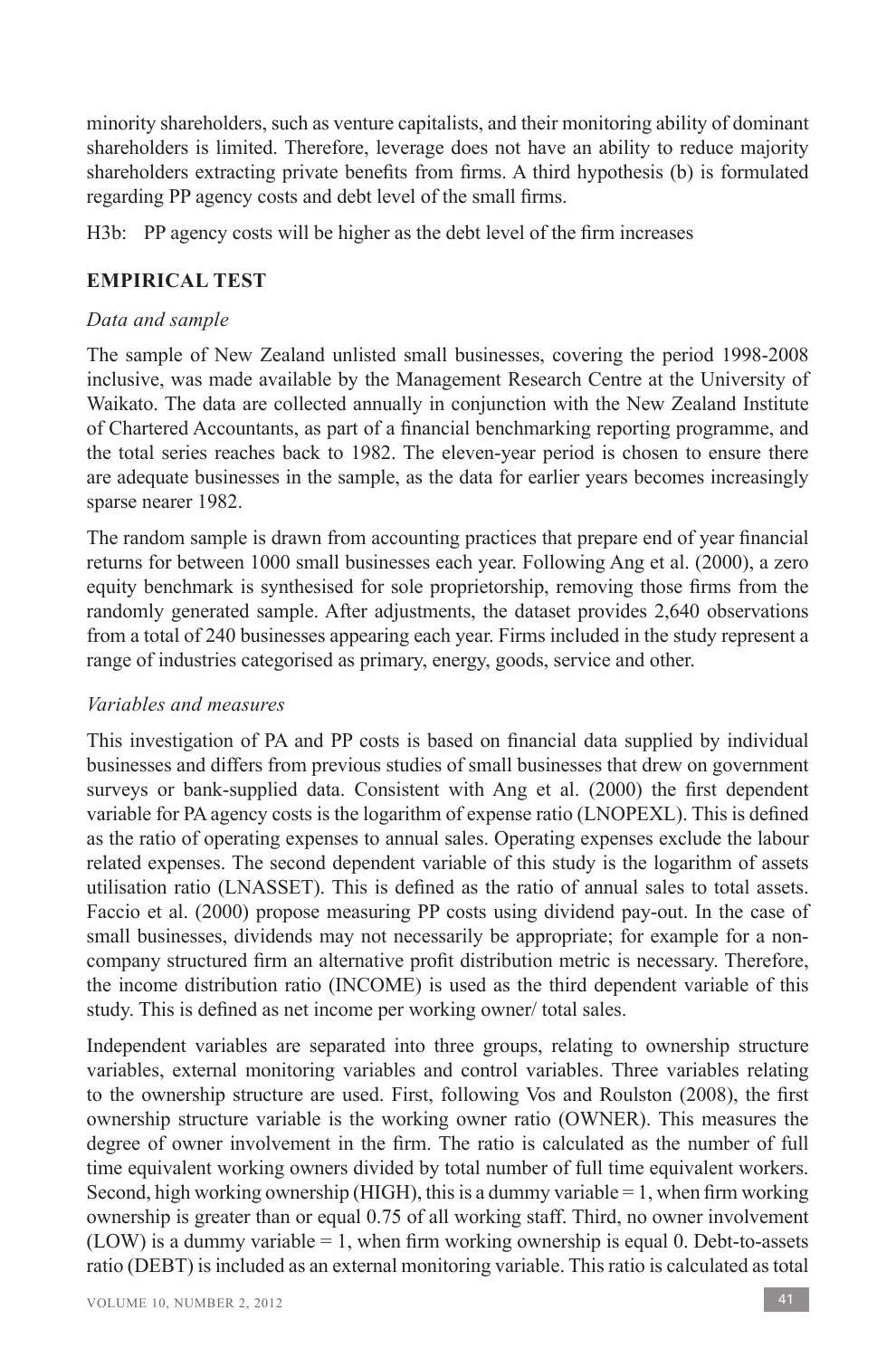debt divided by total assets. Several additional control variables are taken into account, including firm size (LNSALES), which is measured by a natural logarithm of total sales; firm maturity (AGE), which is measured by the number of years operating in the industry; and industry effects for the five main industries: primary, energy, goods, services and others. These industries are represented by four dummy variables in the regression models.

Table 1 presents the descriptive statistics for the data and it is apparent that the variables are normally distributed, except age, which is transformed to log (AGE) in the analysis. The mean number of working owners percentage (OWNER) is 44.3%, and 23% of sample firms have a higher percentage of owners engaged in businesses. Only 0.6 percent of firms have no owners engaged in business. This sample confirms owner involvement is prominent in small business. The debt-to-assets ratio ranges from 0.86 to 36.04, indicating small businesses' low reliance on debt. This study sample consists predominantly of young firms with 8 years as the average age and maturity range falls from 1 to 25 years. However, given the high churn over in small businesses, where in New Zealand 70% do not exist after 5 years, the mean of 8 years reflects solid going concerns.

| Variable         | Obs  | Mean        | Median     | <b>Std.Dev</b> | Min            | <b>Max</b>   |
|------------------|------|-------------|------------|----------------|----------------|--------------|
| <b>LNOPEXL</b>   | 2640 | $-2.094913$ | $-2.12846$ | .8022657       | $-4.494563$    | .2651079     |
| <b>LNASSET</b>   | 2640 | .8703738    | 0.938751   | .9854159       | $-2.802817$    | 12.66509     |
| <b>INCOME</b>    | 2640 | .130864     | 0.085387   | .190495        | $-.3948126$    | 3.232396     |
| <b>OWNER</b>     | 2640 | 44.32244    | 33.33333   | 32.76039       | $\mathbf{0}$   | 100          |
| <b>HIGH</b>      | 2640 | .225        | $\theta$   | .4176614       | $\theta$       | $\mathbf{1}$ |
| LOW              | 2640 | .0064394    | $\theta$   | .0800022       | $\theta$       | 1            |
| <b>LNSALES</b>   | 2640 | 13.43817    | 13.38354   | 1.34149        | $-2.802817$    | 18.38514     |
| <b>DEBT</b>      | 2640 | .8658849    | 0.755117   | 1.490409       | $\theta$       | 36.04424     |
| AGE              | 2637 | 8.131968    | 8          | 3.992409       | 1              | 25           |
| LNAGE            | 2637 | 1.939463    | 2.079442   | .6208633       | $\overline{0}$ | 3.218876     |
| <b>INDUSTRY1</b> | 2640 | .2041667    | $\theta$   | .4031677       | $\theta$       | $\mathbf{1}$ |
| <b>INDUSTRY2</b> | 2640 | $\cdot$     | $\Omega$   | .4000758       | $\mathbf{0}$   | 1            |
| <b>INDUSTRY3</b> | 2640 | $\cdot$     | $\theta$   | .4000758       | $\theta$       | 1            |
| INDUSTRY4        | 2640 | $\cdot$     | $\theta$   | .4000758       | $\theta$       | 1            |
| <b>INDCUTRY5</b> | 2640 | .195833     | $\theta$   | .396916        | $\theta$       |              |

**Table 1: Descriptive statistics**

## *Method*

Panel data covering 11 years of variables for 240 businesses is prepared initially. Prior studies have used panel OLS to control heterogeneity over time and across firms. However, panel OLS requires that the independent variables are strictly orthogonal to the error term, and that these errors are independently and identically normally distributed with a mean of zero and variance equal to  $\sigma$ 2. Singh and Davidson (2003) point out that it is reasonable to consider the ownership structure variables are determined endogenously. If the strict exogeneity condition fails, then panel OLS will be inconsistent. The Durbin-Wu-Hausman (DWH) test can be used as a diagnostic test for endogeneity of agency proxies and ownership structure variables. In the presence of endogeneity to obtain consistent and unbiased estimates, this study used a dynamic panel GMM estimator.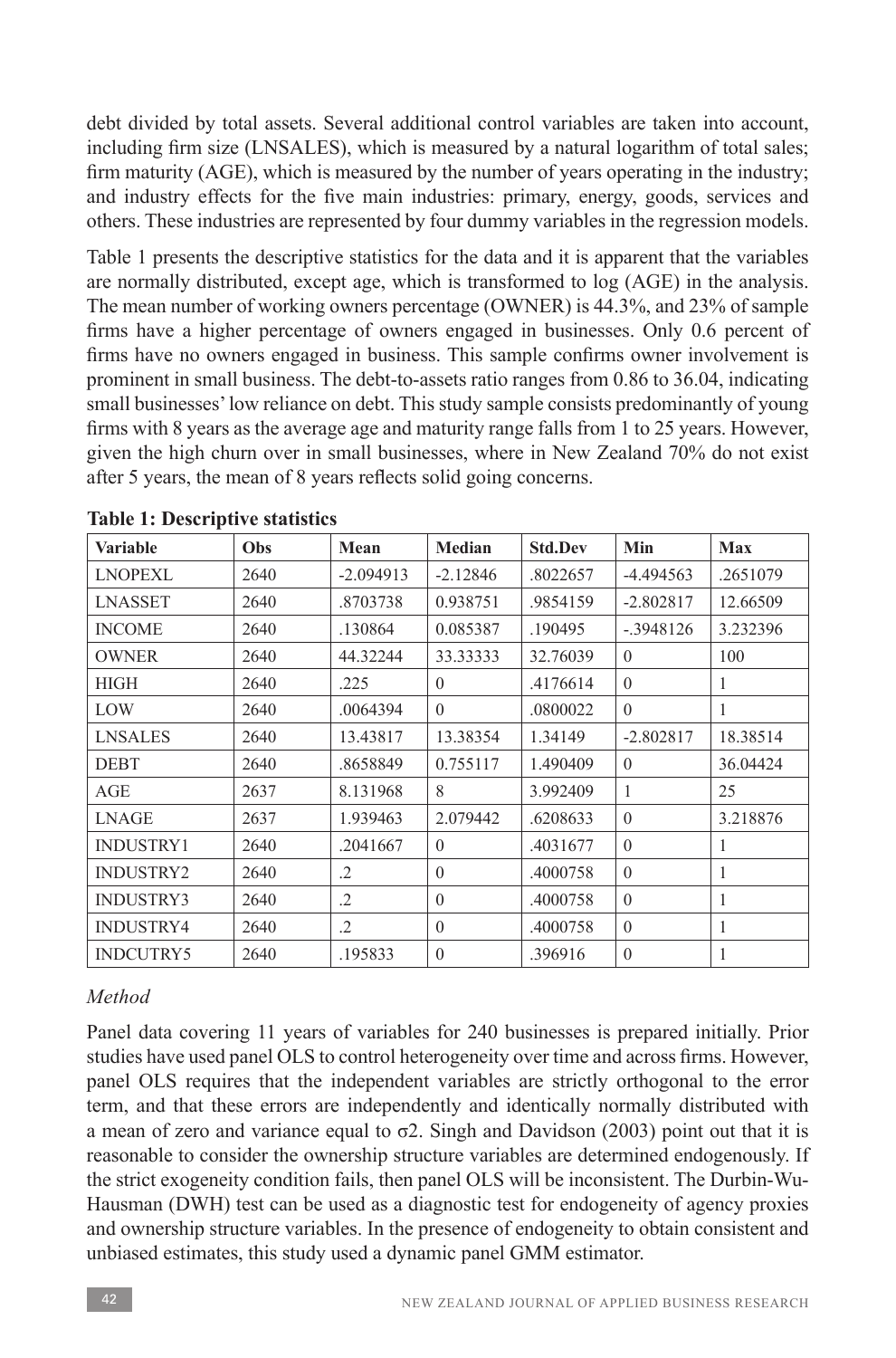The analysis includes a Hansan/Sargan overidentification test for serial correlation to ensure this model specification validity.

## **RESULTS**

Though, most of prior studies ignored the endogeneity between insider ownership and agency costs, Singh and Davidson (2003) and Fleming et al. (2004) point out the possibility of endogeinety. The results of DWH revealed that ownership structure and all agency proxies have a significant endogeneity problem, suggesting a need to address the issue of potential endogeneity.

| Variables (1)              | (2)             | (3)            | (4)            | (5)            | (6)            | (7)            |
|----------------------------|-----------------|----------------|----------------|----------------|----------------|----------------|
| Number of obs <sup>a</sup> | 2397            | 2397           | 2397           | 2397           | 2397           | 2397           |
| Number of                  |                 |                |                |                |                |                |
| $groups = 240$             | LNOPEXL(1)      | LNOPEXL(2)     | LNOPEXL(3)     | LNASSET(1)     | LNASSET(2)     | LNASSET(3)     |
| Regressor                  |                 |                |                |                |                |                |
| $L_1$                      | .0016996        | .0217318       | .0221613       | .0537026***    | .0557025       |                |
|                            | (.0136537)      | (.0129994)     | (.0162223)     | (.0068977)     | (.009454)      |                |
| <b>Ownership structure</b> |                 |                |                |                |                |                |
| variables                  | $-.0008162**$   |                |                | $-.0027059***$ |                |                |
| working                    | (.0004077)      |                |                | (.0004044)     |                |                |
| owners(OWNER)              |                 |                |                |                |                |                |
| High working               |                 | .0774228***    |                |                | $-.1438689***$ |                |
| owners>=0.75(HIGH)         |                 | (.0192457)     |                |                | (.0215891)     |                |
| zero working               |                 |                | .4937471***    |                |                | $-.4985053***$ |
| owners=0 (LOW)             |                 |                | (.0058517)     |                |                | (.1217804)     |
| <b>External monitoring</b> |                 |                |                |                |                |                |
| variable                   | .0321996***     | .0261252***    | .0285206***    | .1597869***    | .1445384***    | .1358483***    |
| Debt-to-assets             | (.0034281)      | (.0036624)     | (.004852)      | (.0112579)     | (.0116519)     | (.0124959)     |
| ratio(DEBT)                |                 |                |                |                |                |                |
| <b>Control variables</b>   |                 |                |                |                |                |                |
| Log of                     | $-.2354477***$  | $-.2094045***$ | $-.2275834***$ | .0506519***    | .0878353***    | .1298591***    |
| sales(LNSALES)             | (.0078637)      | (.0067343)     | (.0094158)     | (.0110371)     | (.008546)      | (.0087263)     |
| Maturity of                | $-.0020987$     | $-.0062001**$  | $-.0067198**$  | .0191987**     | .0141462***    | $.009811**$    |
| firm(LNAGE)                | (.0027196)      | (.0024721)     | (.0032404)     | (.00419)       | (.0043494)     | (.0053049)     |
| <b>INDUSTY1</b>            | $-1.054351***$  | .1279708       | $-.8161404***$ | $-.2243119*$   | .4709797***    | $-.1436754$    |
|                            | (.2218467)      | (.1163178)     | (.2934103)     | (.1794632)     | (.3128512)     | (.566154)      |
| <b>INDUSTY2</b>            | $-0.9897903***$ | .4650784***    | $-.0567089$    | $-.5234006**$  | $-.3202764***$ | $-2.282645***$ |
|                            | (.207594)       | (.1385707)     | (.327862)      | (.2240397)     | (.235487)      | (.5446683)     |
| <b>INDUSTY3</b>            | .5673588**      | $-1164321$     | $-.8592612***$ | $-2.478888***$ | $-2.1831***$   | $-2.570705***$ |
|                            | (.2535652)      | (.0896722)     | (.2904678)     | (.1775866)     | (.2068124)     | (.3797251)     |
| <b>INDUSTY4</b>            | $-.0355418$     | .5624616***    | .1237879       | .4710332**     | .367125        | .2637014       |
|                            | (.2017317)      | (.1364101)     | (.283809)      | (.2293483)     | (.2502849)     | (.4288782)     |
| <b>Regression</b>          |                 |                |                |                |                |                |
| summary statistics         | 0.0000          | 0.0000         | 0.0000         | 0.0000         | 0.0000         | 0.0000         |
| AR(1)                      | 0.1950          | 0.3482         | 0.2650         | 0.4844         | 0.6577         | 0.6284         |
| AR(2)                      | 0.0850          | 0.0822         | 0.0743         | 0.6577         | 0.6474         | 0.5632         |
| J-statistics               |                 |                |                |                |                |                |

| Table 2: Dynamic panel GMM estimator regressions of PA agency costs |  |  |  |
|---------------------------------------------------------------------|--|--|--|
|                                                                     |  |  |  |

*a Balanced panel; \* Significant at 10% level; \*\*Significant at 5% level; \*\*\*Significant at 1% level; This model provide standard error which are in parentheses*

Table 2 addresses the issue of potential endogenity (by means of lag instrumental variables) and PA agency costs proxies. Column 2-4 and column 5-7 report expense ratio and assets utilisation ratio respectively. The analysis confirms that PA cost is correlated with several variables that have been observed in prior studies, but as noted above these are in some instances reflecting confounding results typically reflected by sign reversals. The coefficient of OWNER variable is negative and statistically significant at 1% level for both the expense ratio and assets utilisation ratio, indicating working owners reduce firm expenses as well as asset utilisation. Hence, this finding accepts H1a: There is significant negative relationship between the working owner ratio and PA agency costs in small businesses.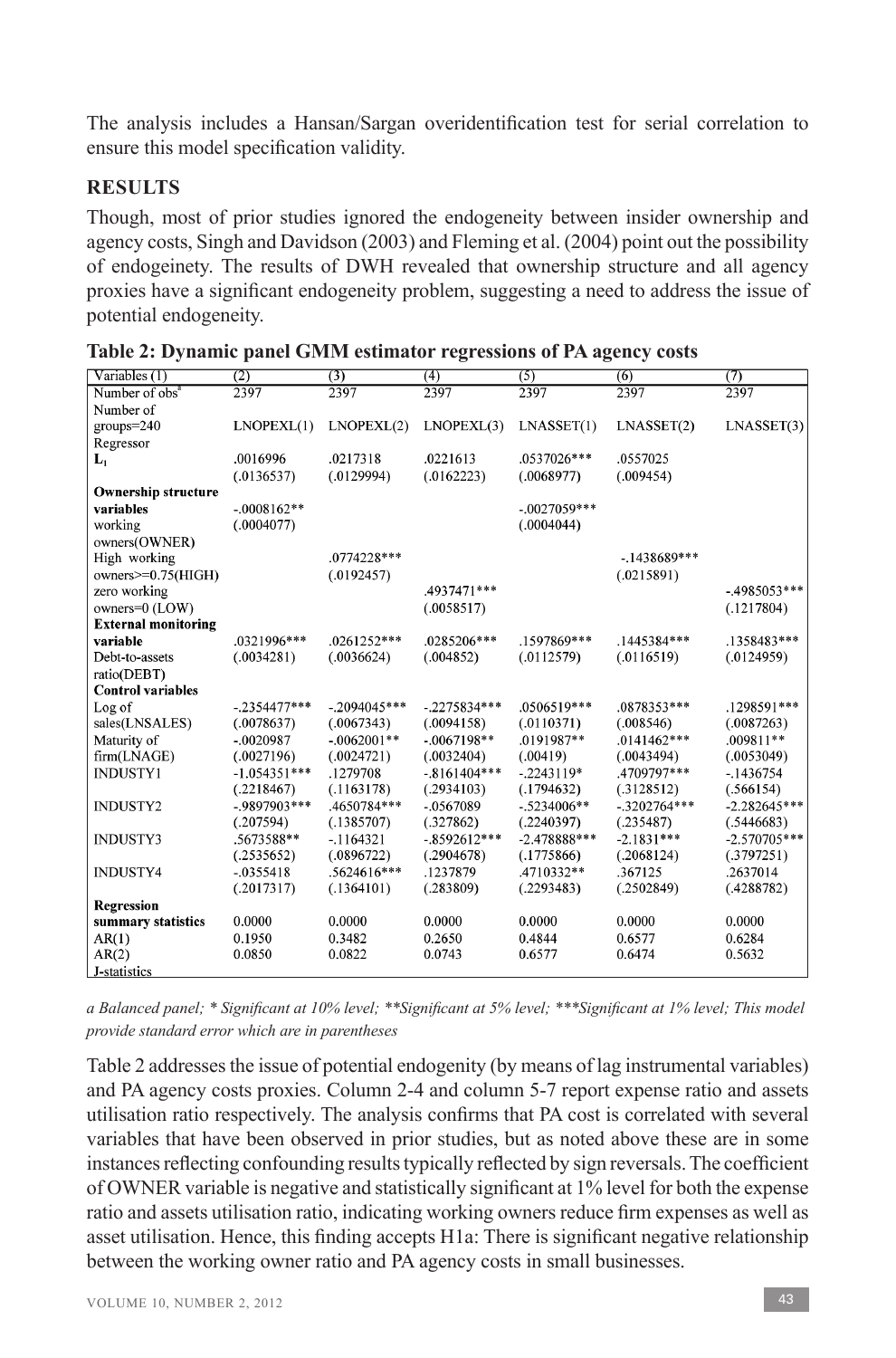Furthermore, as can be seen from Table 2, the higher number of working owners( $\geq$ 0.75) and zero number of working owners are significantly positively related to PA, indicating higher insider ownership increases management entrenchment problems, and lower insider ownership increases misalignment of the management and owners. Hence, this study finding accepts H1b: PA agency costs will be higher at both low and high percentage of working owner ratio. Debt-to-assets ratio is significantly positively related to both the firm expense ratio and assets utilisation ratio at the 1% level. Hence, this study finding accepts H3a: PA agency costs will be higher at higher debt levels of the firm.

This suggests that at greater debt levels there is a larger expense version which included increased interest payments. Higher debt also appears to drive increased productivity through increased asset utilisation. Historical cost assets having low written down values while debt is at market value distorts the ratio and introduces an aging bias. Another distortion can occur due to quasi-equity in small businesses, where owners prefer to lend money to their businesses rather than buy more shares. The figures in Table 4 indicate that PA is related to industry type. Firm size is 1% significantly negatively correlated with PA, suggesting small firms have higher PA agency costs than larger firms. Firm age is significantly positively related to the assets utilisation ratio at the 1% level, indicating older firms have higher efficiency than younger firms.

| Variables                            |                |                 |                |
|--------------------------------------|----------------|-----------------|----------------|
| Number of obs <sup>a</sup>           | 2397           | 2397            | 2397           |
| Number of groups=240                 |                |                 |                |
| Regressor                            | INCOME(1)      | INCOME(2)       | INCOME(3)      |
| $L_1$                                | .0235788***    | .0323231***     | .0310854       |
|                                      | (.0069025)     | (.003084)       | (.0045076)     |
| <b>Ownership structure variables</b> |                |                 |                |
| Working owners(OWNER)                | $.0010004***$  |                 |                |
|                                      | (.0000589)     |                 |                |
| High working                         |                | $.0699248***$   |                |
| owners>=75(HIGH)                     |                | (.0040923)      |                |
| Zero working owners=0 (LOW)          |                |                 | $-.0617952**$  |
|                                      |                |                 | (.0332695)     |
| <b>External monitoring variable</b>  |                |                 |                |
| Debt-to-assets ratio(DEBT)           | $-.0098881***$ | $-.007826***$   | $-.007182***$  |
|                                      | (.0017156)     | (.0014987)      | (.0021159)     |
| <b>Control variables</b>             |                |                 |                |
| Log of sales(LNSALES)                | $-0.408236***$ | $-0.0455653***$ | $-.0570416***$ |
|                                      | (.0015457)     | (.0013245)      | (.0017349)     |
| Maturity of firm(LNAGE)              | $-.0052647***$ | $-.0059485***$  | $-.005488***$  |
|                                      | (.0006338)     | (.0006006)      | (.0008209)     |
| <b>INDUSTY1</b>                      | $.1143321***$  | .2909645***     | .3884053***    |
|                                      | (.0210085)     | (.0277714)      | (.0620123)     |
| <b>INDUSTY2</b>                      | .0528388**     | 2536201***      | .4932888***    |
|                                      | (.0292732)     | (.053535)       | (.0973942)     |
| INDUSTY3                             | .037221        | .2090994***     | .4687622***    |
|                                      | (.0234979)     | (.0190529)      | (.0488554)     |
| <b>INDUSTY4</b>                      | $-.0810902$    | .2194696***     | .2320318***    |
|                                      | (.0180862)     | (.0305705)      | (.0390559)     |
| <b>Regression summary statistics</b> |                |                 |                |
| AR(1)                                | 0.0000         | 0.0000          | 0.0000         |
| AR(2)                                | 0.9912         | 0.9177          | 0.9173         |
| J-statistics                         | 0.8572         | 0.8662          | 0.8227         |

**Table 3: Dynamic panel GMM estimator regressions of PP agency costs**

*a Balanced panel; \* Significant at 10% level; \*\*Significant at 5% level; \*\*\*Significant at 1% level; This model provide standard error which are in parentheses*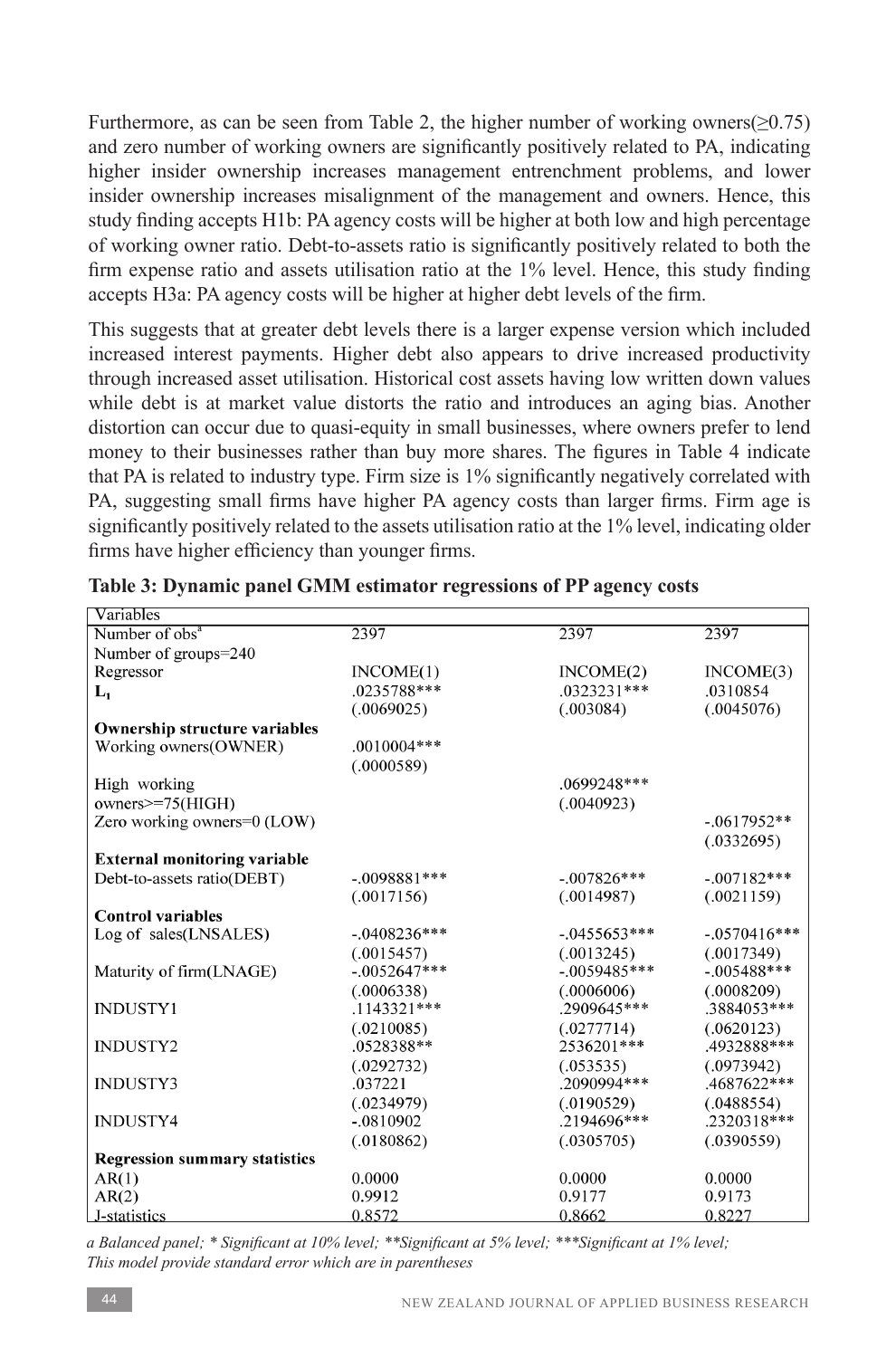Table 3 reports the PP agency costs regression results. The coefficient of OWNER variable is positively and statistically significant at 1% level for the INCOME variable, indicating working owners increase firm PP agency costs. Hence, this study accepts H2a: There is significant positive relationship between the working owner ratio and PP agency costs in small businesses.

Further, PP agency cost is significantly positively correlated with higher insider ownership group at the 1% level, indicating managerial entrenchment. Further, it is confirmed by lower insider ownership showing a significant negative relationship with PP agency costs at the 1% level. Hence, this study accepts H2b: PP agency costs will be higher at both low and high percentages of the working owner ratio. Intuitively, it seems likely that as a firm's size grows it reduces the ability for expropriation by majority shareholders. Next, it is noted that industry factors play an important role, with some industries being more prone to PP costs than others, which is similar to the observation of Chrisman et al. (2004). As reported in Table 3, the maturity of the business is negatively correlated with PP cost. This suggests that longer-life businesses are not only profitable in a sustainability sense, but also exploitation by senior owner(s) is not so apparent. PP cost has a significant negative correlation with leverage. This leads to accepting H3b: PP agency costs will be higher at higher debt levels of the firm.

As the proportion of debt in the capital structure increases, so too does the interest expense with associated demand on cash flow, and it appears this situation curtails the likelihood of a major owner diverting additional resources in his or her own direction. The Auto Regressive AR (1) and AR (2) tests report no serial correlation in order1 and order2 for all agency proxies. Therefore, there is no serial correlation in the original error, as desired. The second specification test is an overidentification test. The Hansan-Sargan J statistics are not significant under a 5 percent confidence level for three agency proxies, which mean that the instruments were valid.

## **SUMMARY AND CONCLUSION**

The analysis provides the first robust empirical analysis of small businesses that are not stock exchange listed companies. Data availability is a significant issue and this impedes the research process in terms of exploring independent variables that might reasonably be expected to be available for listed public companies. The results presented above indicate that the degree of owner involvement in the business influences firm PA and PP agency costs. Moreover, this study finds that a non-linear relationship between agency costs and ownership structure align with the convergence of interest hypothesis and managerial entrenchment hypothesis.

The analysis indicates there is considerable variability in the burden of agency cost and that this raises the potential for regulatory and policy reforms that may enhance the productivity and growth in the sector. The PP cost has received no prior consideration and this is of considerable importance based on the results. As the number of owner changes, the potential for one managing owner to expropriate the profit of other owners becomes more pronounced. The requirement for greater disclosure of financial reporting by all businesses, reducing opacity, will potentially reduce this distortion concerning the effective distribution of scarce capital resources. Due to highly concentrated ownership being more common in small firms, it is recommended to have legal and regulatory regimes that may act as mechanisms to protect minority shareholders, especially in the small firms context.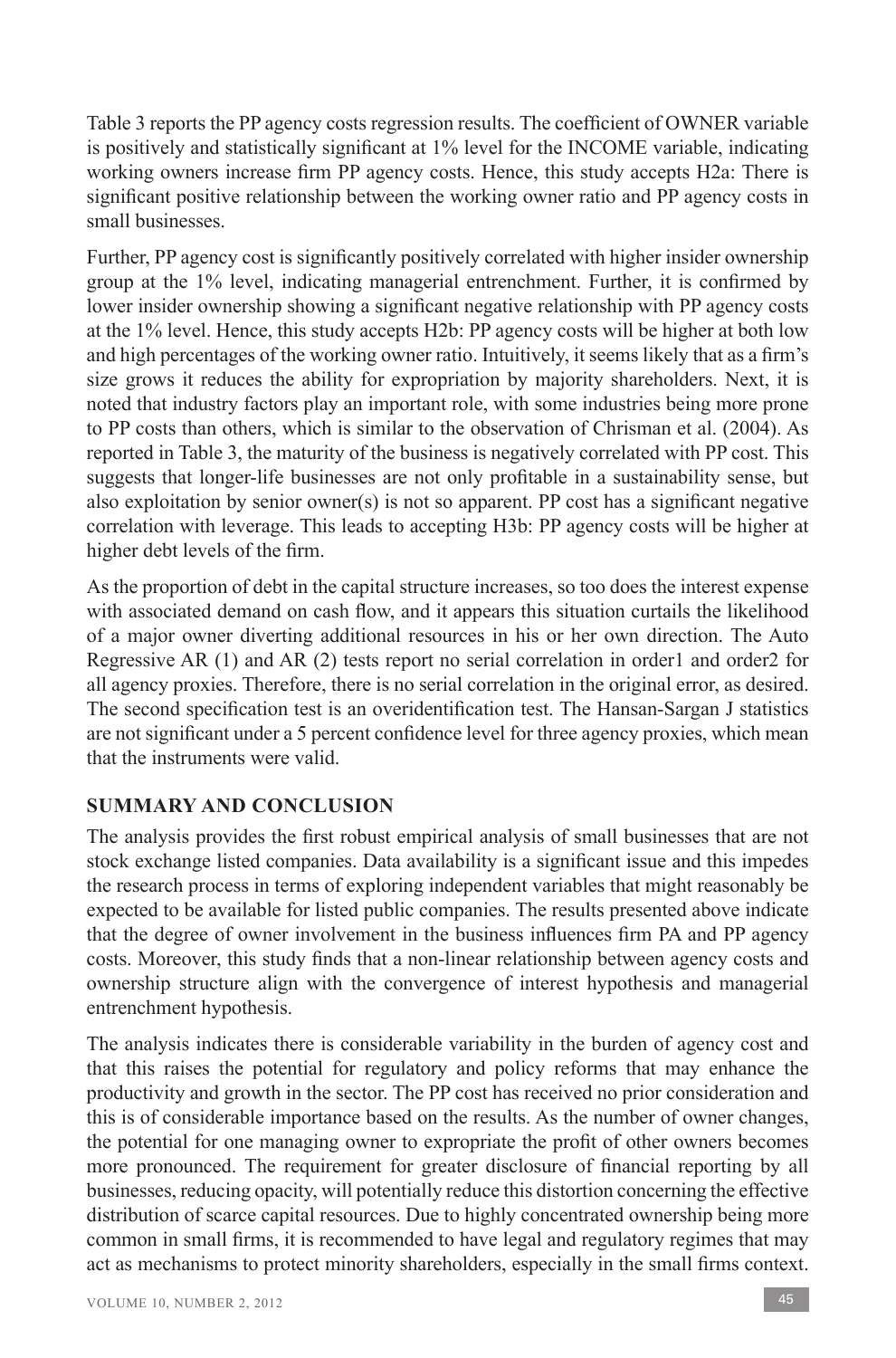De Jure and de facto protection for creditors, investors and other related business parties need to be strengthened to avoid expropriation and tunnelling.

Agency cost has two components, typically referred to as PA and PP, and these require separate consideration. First, it is important to remove any taxation incentivisation for financial engineering in the small business sector. The distortion between equity returns and debt returns gives rise to a preference for quasi-equity and distorts the productive base and effective pricing of risk. The common requirement for personal guarantees for business financing similarly distorts the operational efficiency as personal risk is not limited, and in the absence of a gambling mentality, risk taking is reduced. The results tend to be found in unnecessary overhead loadings with very high bankruptcy costs impounded into the cost of capital.

Results indicate firm debt has a significant impact on firm PA and PP agency costs. However, the debt issues for smaller businesses are problematic. First, the provision of finance from banks is likely to be mechanical, requiring personal guarantees and mortgage of family home as collateral. Second, to avoid lower ranking equity in case of failure, owners exhibit performance for quasi-equity. This distorts the productive base and effective pricing of risk. This finding shows that the increase of availability and accessibility of small firm finance can have a benefit of low PA and PP agency conflicts.

# **REFERENCES**

Agrawal, A., & Jayaraman, N. (1994). The dividend policies of all-equity firms: a direct test of the free cash flow theory. *Managerial and Decision Economics, 15,* 139-148.

Al-Malkawi, H., & Nizar, H. (2007). Determinants of Dividend Policy in Jordan, An application of Tobit Model. *Journal of Economic and Administrative Sciences, 23*(2), 44-70.

Anderson, C. W., & Makhija, A. K. (1999). Deregulation, disintermediation, and agency costs of debt: evidence from Japan. *Journal of Financial Economics, 51*(2), 309-339.

Anderson, R. C., & Reeb, D. M. (2004). Board Composition: Balancing Family Influence in S&P 500 Firms. *Administrative Sciences Quarterly,49*,209-237.

Ang, J., S.Rebel, A.Cole, & Lin, J. W. (2000). Agency Costs and Ownership Structure. *The Journal of Finance, LV*(1), 81-106.

Bennedsen, M., & Nielsen, K. (2010). Incentive and Entrenchment Effects in European Ownership. *Journal of Banking and Finance 34*, 2212-2229.

Carney, M., & Gedajlovic, E. (2002). The coupling of ownership and control and the allocation of financial resources: evidence from Hong Kong. *Journal of Management Studies, 39*, 123–146.

Chrisman, J., Jess, J., Chua, H., & Litz, R. A. (2004). Comparing the Agency Costs of Family and Non-Family Firms: Conceptual Issues and Exploratory Evidence. *Entrepreneurship Theory and Practice, 28*(4), 335-354.

Danielson, M. G., & Scott, J. A. (2007). A note on agency conflicts and the small firm investment decision. *Journal of Small Business Management, 45(1)*, 157-175.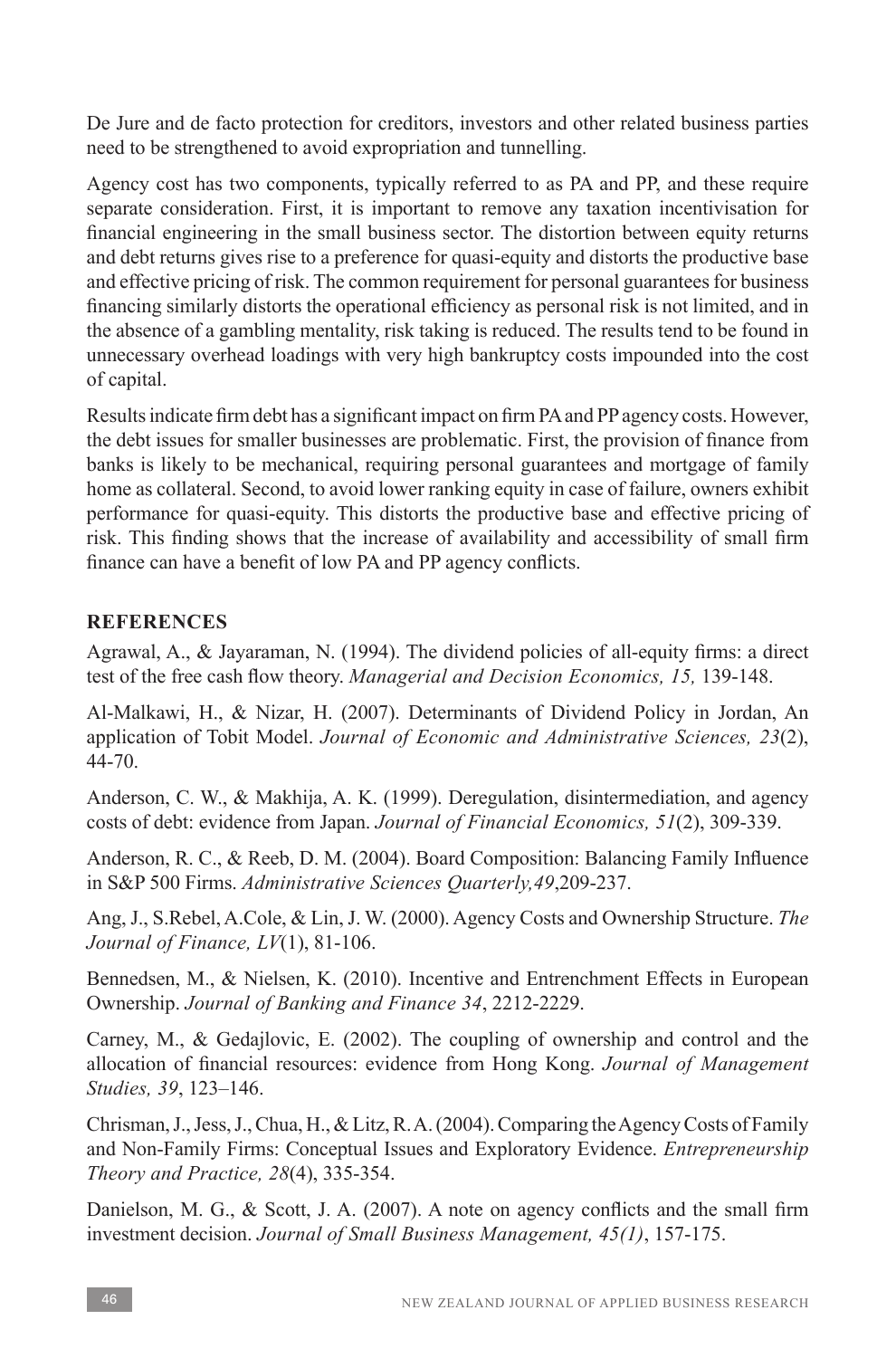Faccio, M., Lang, L. H. P., & Young, L. (2000). Dividends and Expropriation. *European Financial Management Journal,91(1)*,54-80.

Fleming, G., Heaney, & McCosker, R. (2004). Agency Costs and ownership structure in Australia. *Pacific-Basin Finance Journal, 13(1)*, 29-52.

Hamelin, A. (2010). Small Business Groups enhance performance and promote stability, not expropriation. Evidance from French SMEs.Retrived from http://ifs.u- strasbg.fr/large/ publications/2010/2010-04.pdf

Hewa-Wellalage, N., & Locke, S. (2011). Agency Costs, Ownership Structure and Corporate Governance Mechanisms: A Case Study in New Zealand Unlisted Small Companies. *International Research Journal of Finance and Economics*(78), 178-192

How, J., Verhoeven, C. Y. P., & Wu, C. L. (2008). Dividends and Expropriation in Hong-Kong. Asian Accemdamy of Management. *Journal of Accounting and Finance, 4*(1), 71-85.

Jensen, M. (1993). The Modern Industrial Revolution. *Journal ofFinance, 48*(3), 831- 880.

Jensen, M. C., & Meckling, W. H. (1976). Theory of the Firm: Managerial Behaviour, Agency Costs and Ownership Structure. *Journal of Financial Economics, 3*(4)

LaPorta, R., Lopez-de-Silanes, F., Shleifer, A., & Vishny, R. (2000). Agency problems and dividend policies around the world. *The Journal of Finance, 55*(1-33)

Lummer, S., & McConnell, J. (1989). Further Evidence on the Bank Lending Process and the Capital Market Response to Bank Loan Agreements. *Journal of Financial Economics, 25*, 99-122.

McKnight, P. J., & Weir, C. (2009). Agency costs, corporate governance mechanisms and ownership structure in large UK publicly quoted companies: A panel data analysis. *The Quarterly Review of Economics and Finance, 49*(2), 139–158.

Ministry of Economic development. (2007) Retrieved from http://www.med.govt.nz/ business-growth-internationalisation/pdf-docs-library/ BA%200009%20-20 SMEs% 20in% 20%New%20Zealand%20Structure%20and%20Dynamics%20-291%20kB%20 PDF.pdf

Park, K., & Jang, S. (2010). Insider ownership and firm performance: An examination of restaurant firms. *International Journal of Hospitality Management, 29*(3), 448-458.

Randoy, T., & Goel, S. (2003). Ownership structure, founder leadership, and performance in Norwegian SMEs:implications for financing entrepreneurial opportunities. *Journal of Business Venturing, 18*(5), 619-637.

Ross, S. A. (1973). The Economic Theory of Agency: The Principal's Problem.

Shleifer, A., & Vishny, R. (1997). A survey of corporate governance. *Journal of Finance, 52*, 737–783.

Singh, M., & Davidson, W. N. (2003). Agency costs, ownership structure and corporate governance mechanisms. *Journal of Banking and Finance, 27*(5), 793-816.